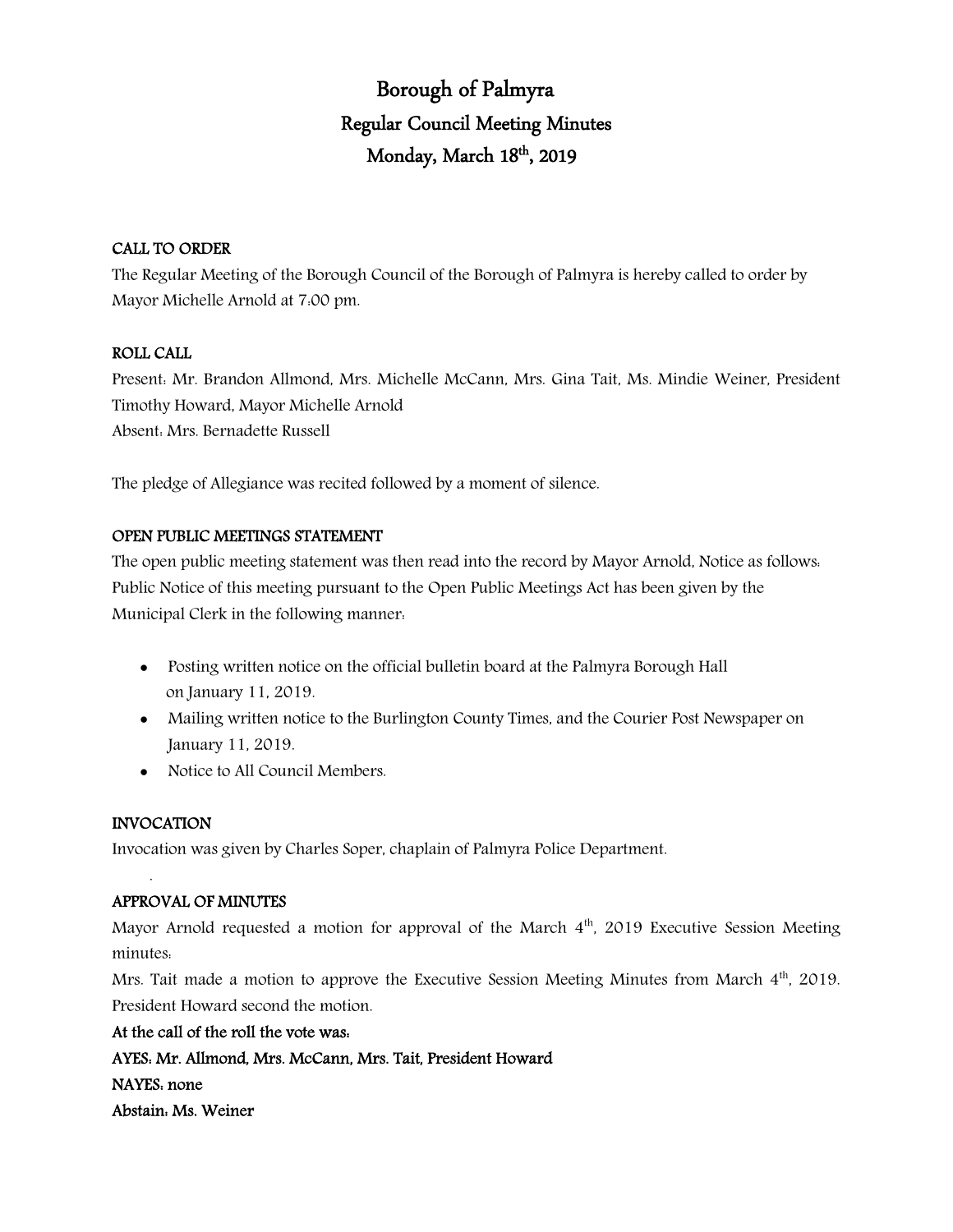### **CORRESPONDENCE**

Mayor Arnold acknowledged a letter received from Mrs. Nagle, secretary of the Borough of Palmyra Land Use Board.

Mayor Arnold acknowledged a letter received from Mark Remsa, Director of the Burlington County Bridge Commission.

### PUBLIC PORTION

Mayor Arnold asked for a motion to open the Public Portion. Mrs. Tait made a motion to open the public portion for comments. President Howard second the motion

### All members present voted in favor of the motion

No one from the public wishing to be heard, President Howard made a motion to close the public portion, Mrs. Tait second the motion.

### All members present voted in favor of the motion.

### RESOLUTIONS

Resolution 2019-76, Resolution in Support of Path to Progress Recommendations Made by New Jersey Economic and Fiscal Policy Workgroup

Ms. Weiner asked if there was any other option beside voting on or tabling this resolution. Mr. Gural indicated it could be withdrawn. There was some discussion among council as to how to handle this resolution and the consensus is that the resolution be withdrawn. Mrs. Tait made a motion to withdraw resolution 2019-76 from consideration. President Howard seconded the motion

# At the call of the roll, the vote was: AYES: Mr. Allmond, Mrs. McCann, Mrs. Tait, Ms. Weiner, President Howard NAYES: None

Resolution 2019-109, Resolution Authorizing the Payment of Bills for the Month of March 2019 In the Amount of \$1,929,787.60 Mayor Arnold asked for a motion to approve Resolutions 2019-109.Mrs. Tait made a motion to approve Resolution 2019-109. President Howard seconded the motion.

At the call of the roll, the vote was: AYES: Mr. Allmond, Mrs. McCann, Mrs. Tait, Ms. Weiner, President Howard NAYES: None

# MOTION TO APPROVE TREASURER'S REPORTS

President Russell made a motion to approve the Treasurer's Report for February 2019. President Howard second the motion.

At the call of the roll: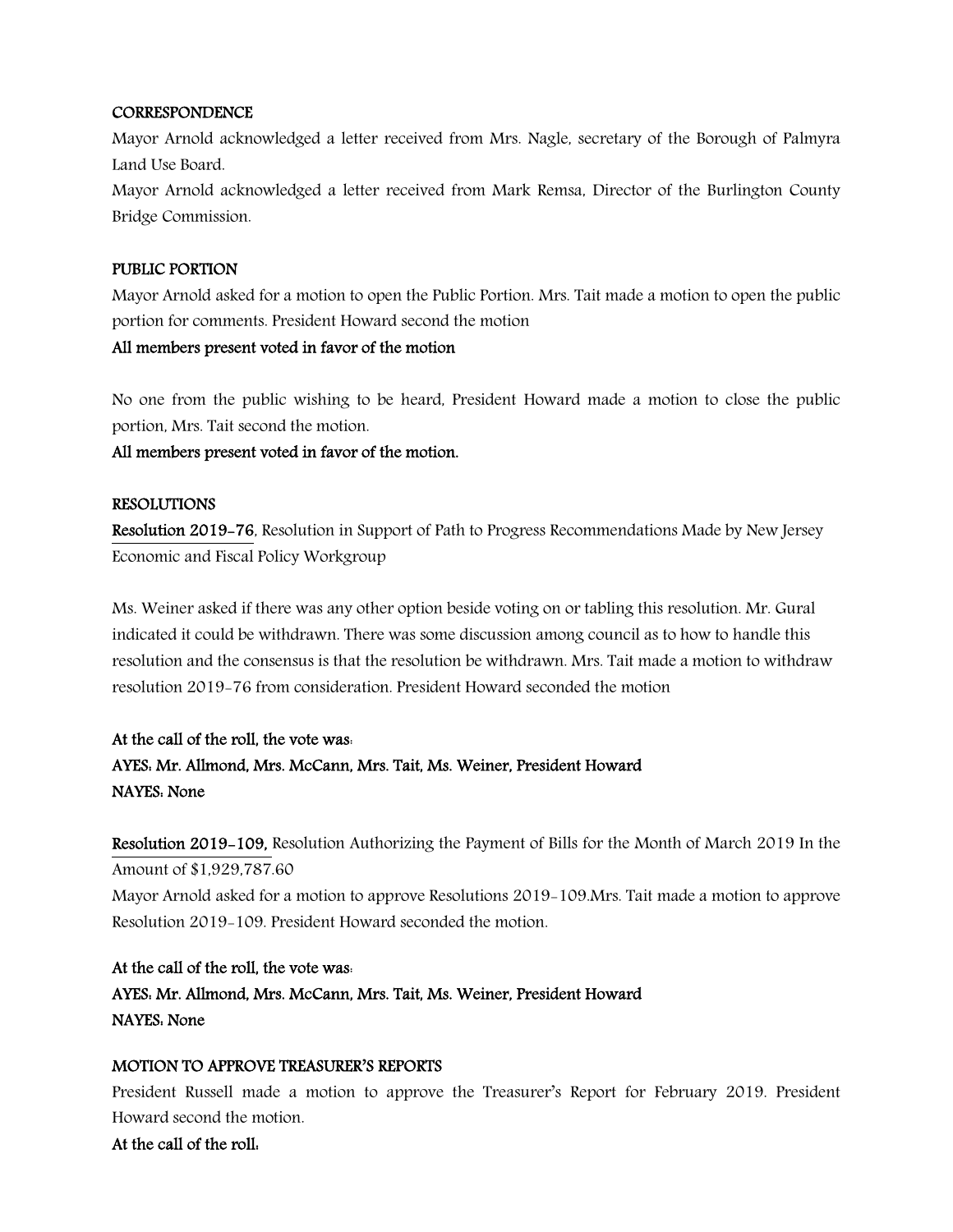# AYES: Mr. Allmond, Mrs. McCann, Mrs. Russell, Mrs. Tait, Ms. Weiner, President Howard NAYES: None

### COMMUNITY SPOTLIGHT

Mayor Arnold noted the Virtue for Life is offering Free Mammograms February 21, March,  $21<sup>st</sup>$ , April 18th, 2019 at Tabernacle Baptist Church in Burlington, New Jersey from 10:00 am to 4:00 pm.

The Borough of Palmyra Rabies Clinic will be held April 6<sup>th</sup>, 2019 at the Community Center from 1:00 pm to 3:00 pm.

Mayor Arnold stated the Palmyra Improvement Association will be holding its River Cleanup April  $6<sup>th</sup>$ , 2019.

Mayor Arnold noted Palmyra High School will be presenting performances of "High School Musical" on April  $12^{th}$ ,  $13^{th}$ ,  $14^{th}$ ,  $2019$ .

Phoenix 15 Studios is hosting a Fundraiser for American Cancer Society on March 30<sup>th</sup>, 2019 from 1:00 pm to 4:00 pm.

Mayor Arnold stated the  $9<sup>th</sup>$ , Annual Pancake Breakfast will be held on April 14<sup>th</sup>, 2019 at the Fire House from 8:00 am to 1:00 pm.

The movie Hidden Figures will be shown at the Community Center March 28<sup>th</sup>, 2019 at 12:00 pm. and on Wednesday April 3rd, 2019 at 11:00 am Joylette Hylick, daughter of the late Katherine Johnson will be speaking about her mother and the movie Hidden Figures.

Mr. Allmond stated the county is hosting paper shredding events on March  $24<sup>th</sup>$  and April 28th, 2019 from 9:00 am to 1:00 pm.

Ms. Weiner stated the Palmyra Community Center Program Broad is preparing for their Art Show on May 3rd, 2019 from 7:00 pm to 9:00 pm.

### PUBLIC REMINDERS

Mayor Arnold indicated April is clean up Month in the Borough of Palmyra, brush and leaves will be picked up daily. (Excluding weekends)

# DISCUSSION ITEMS

Mrs. Tait indicated the Easter Egg Hunt will be held on April 6<sup>th</sup>, 2019 at 9:00 am at Legion field. Mrs. Tait indicated Mr. Kerbeck donated 500.00 towards the Easter Egg Hunt and they will be buying the prizes and candy with that money.

Mrs. Tait stated Palmyra Public Safety Day will be held on May 4<sup>th</sup>, 2019.

Mr. Rosenberg stated he was asked to research the Land Use Board Class IV Appointee position. Mr. Rosenberg indicated the person currently holding that position is ineligible to hold that position as he holds another position with the Borough of Palmyra. Mr. Rosenberg indicated the person should be notified and advised and respectfully asked to resign said position. Mr. Gural indicated that person has been rice noticed and is present this evening. Mr. Derby indicated he was very happy to serve in that capacity and enjoyed serving but was not going to give up serving on the Fire department. Mr. Derby indicated he would resign immediately and would put his resignation that in writing and send it to the Land use Board Secretary. Mayor Arnold stated at that Mr. Dreby is OEM Manager. Mr. Dreby indicated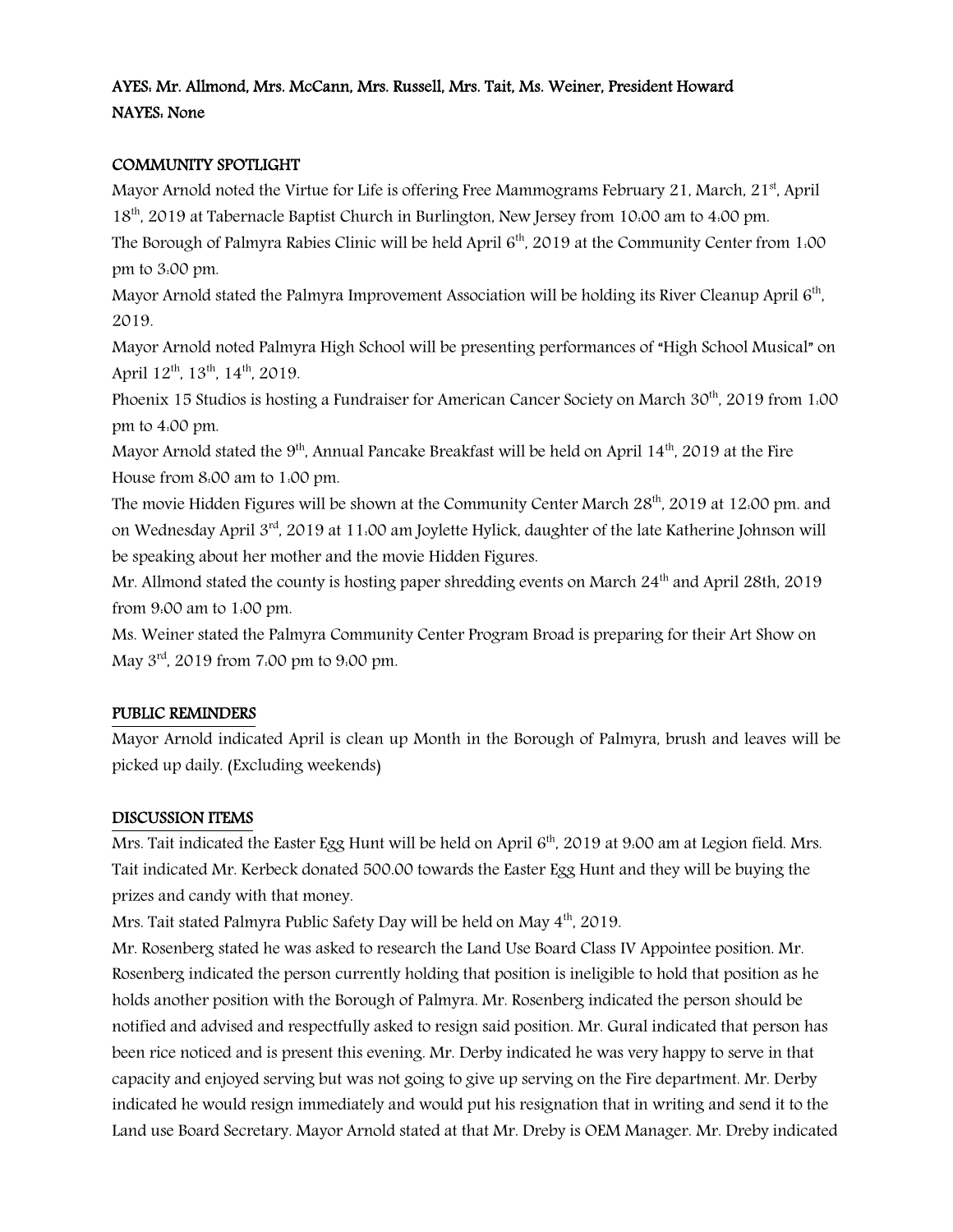when he went on the Land Use Board he gave up his stipend as OEM Manager to serve on the Land Use Board. Mr. Gural indicated the salary of the OEM Manager was included in the Salary Ordinance and if ok with the governing body that stipend would be reinstated. Borough Council agreed. There was some discussion regarding open positions on the Land Use Board. Mr. Gural indicated there currently is one Class IV position and one Alternate position which will, at the request of Council, be placed on the Borough Website as open positions for anyone with an interest in serving.

Mr. Gural noted we received the proposed YMCA Agreement for the Summer Camp Program, council may look it over and we will place it on the agenda for next meeting. President Howard indicated they would like to contact the YMCA regarding student attendance and some other things Ms. Weiner asked if we could ask for an increase in the discount percentage from 15% to 20% for the program, and the program is still very expensive for some of our residents. There was some addition discussion regarding the program, discount, and number of children attending the program and how they are chosen. Mayor Arnold asked that it be placed on the agenda for discussion at the next meeting.

Mrs. Tait indicated the Buildings and Grounds committee met last week and are in the process of writing up the various rules and regulations of the field's usage. Mrs. Tait noted the committee will be meeting with the various organizations next week for additional input for field's usage policy. Mrs. Tait stated once the committee has met and finalized their ideas it will be presented to council for their consideration.

Mr. Allmond indicated he would be working with Ms. Jackson to update the information on the digital sign and is also working on the policy for usage. Mr. Allmond stated when he has determined the character spacing and developed the usage guide he will submit it to council for consideration. Mr. Allmond also requested any information to be place in the Newsletter should be to him by Friday March  $22<sup>nd</sup>$ . 2018. Mr. Allmond stated he would have the next newsletter in draft form for Council review at the next meeting April  $1<sup>st</sup>$ , 2019.

Ms. Weiner asked if we could talk about the textile recycling flyer. Both Mayor Arnold and Ms. Weiner submitted flyers for the textile recycling program. Ms. Weiner stated Mayor Arnold's was colorful but did not have all the information. Ms. Weiner asked if council could look at the two flyers and pick one so we could move forward. Mayor Arnold noted she would be meeting with the superintendent of the school on Wednesday and she would like to have the students participate in a poster contest to determine the poster for our final representation. Mayor Arnold indicated we could use one of ours in the short term. After some discussion, Mr. Allmond indicated he liked the flyer illustrating the various items which could be recycled and like the information presented on the other. Mr. Allmond asked if the two could somehow be combined into one. Ms. Weiner asked Mayor Arnold if she could add the information to the illustrated flyer. Mayor Arnold indicated yes.

### OLD Business

Mr. Gural indicated we are in the middle of the migration to the new MS Office 365 email system. Mr. Gural asked the governing body how they accessed their email, thru webmail or MS Office/ Outlook. Mr. Gural indicated he would send the question in an email to everyone and they could respond back to him.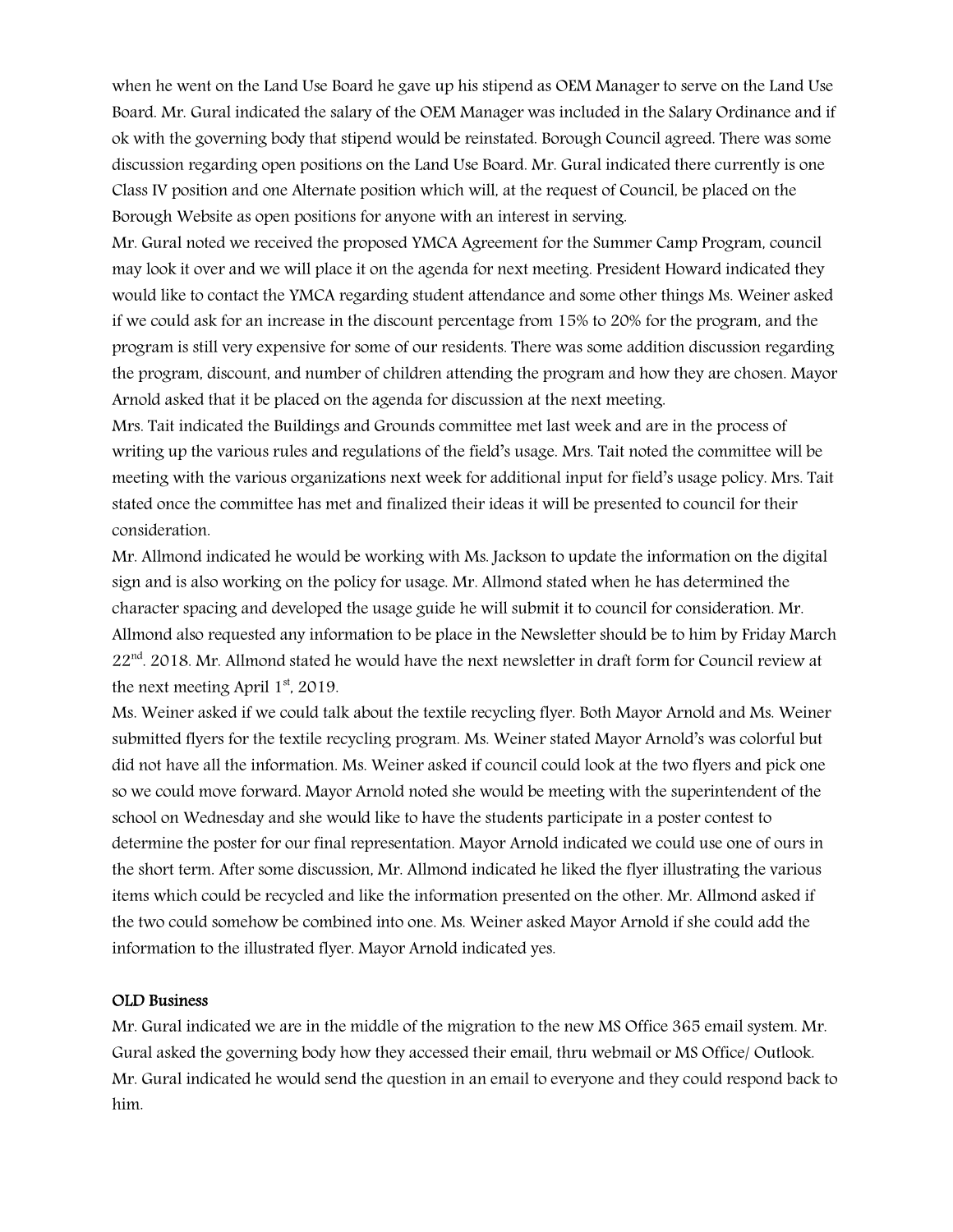Mr. Gural indicated both Tony and Joe are eager to know what council is going to do with the remainder of the wall project. Mr. Gural indicated they would like to know by mid-may or they will consider moving forward with their own plans for the bottom half of the wall. Ms. Weiner inquired how much money was set aside to do the project. Ms. Weiner stated if nothing can be decided then she would rather take the money and move on to another project. Mr. Tait indicated she would like to finish the project already started recognizing the years of service of various business to the community. After some additional discussion about the project, Mayor Arnold will contact Tony and see what he would like and explain what we had in mind. Mayor Arnold indicated she would come back to council with the results of that meeting.

### ADMINISTRATOR REPORT

Mr. Gural indicated the Adult Use Cannabis Bill is moving fast and as things change additional information will be forwarded to you.

Mr. Gural stated the PRC Lion's Club plaque should be here soon and it will need to be mounted in the park.

Mr. Gural stated the Piezometer wells for measuring water table have been installed and are operational. Mr. Gural indicated we will be monitoring them.

Mr. Gural stated everyone is aware of the 609B Broad Street and the damage to sewer main. Mr. Rosenberg's report is self-explanatory and currently we have nothing else to do but wait.

Mr. Gural stated the squatters at 515 Race Street have moved and Mr. Lunemann has been able to get inside of the home, which is in very poor condition. Mr. Lunemann is working with the bank to have it cleaned and boarded up.

Mr. Gural noted Mr. Lunemann also reached out to the owners of 633 Garfield Ave and they will be working on the construction permits they have taken out. Mr. Lunemann will be following their progress.

Mr. Gural stated the updates for the Personnel Policy and Procedures Manuel should be out to Council by April  $1<sup>st</sup>$ . 2019. Mr. Gural noted there are a lot of changes based on the changes being mandated by the State. Mr. Gural stated, Mr. Riccio our labor attorney and Ms. Condo, CFO will be in attendance at that time to explain the changes and answer any questions council may have.

Mr. Gural stated the Tree Service Bid packet is out and due back by March 28<sup>th</sup>, 2019. Mr. Gural noted we are hoping to award the contract April 1, 2019.

Mr. Gural reminded Council if the Green Team is going to do something in regards to the Stormwater Management requirements it needs to be completed by May.

Mr. Gural reminded everyone that the JIF Elected Officials Liability Seminar will be held this coming Thursday, March 21<sup>st</sup> at O'Connor's in Eastampton at 5.30 PM.

Ms. McCann asked Mr. Gural if there was information which disclosed the locations of the piezometers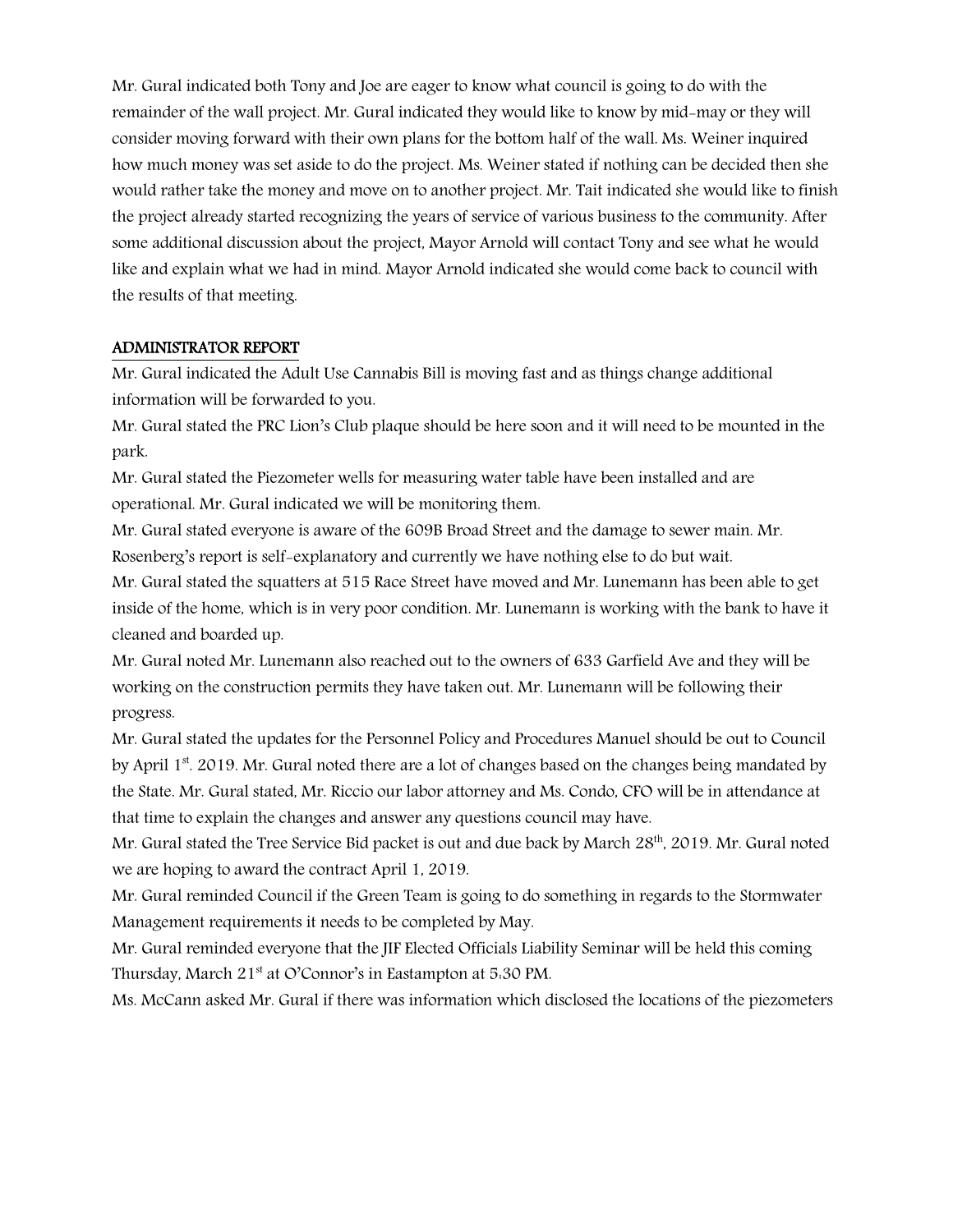### COMMITTEE REPORTS

### Student Representatives

Mr. Tait stated the boys' basketball team made it to the second round of the playoffs and girls' basketball team made it to the third round of the playoffs. Mr. Tait congratulated Ms. Robinson on her qualifying for the Eastern State Championships. Mr. Tait asked all to support all the various teams during their seasons. Mr. Tait noted the seniors just returned from their senior trip to Florida. Mr. Tait indicated the annual blood drive was held at the school on the  $22<sup>nd</sup>$  of February and "Panther Con" was held on the 15<sup>th</sup> of February, 2019.

Miss .Robinson stated there is a lot going on at Palmyra High School. On Thursday the school sent about 60 students to Celebrate Arts in Palmyra. On March 19<sup>th</sup>, the World Language and National Honor Society induction will be held. Miss. Robinson stated April  $12^{th}$ ,  $13^{th}$ , and  $14^{th}$  the drama club of Palmyra High School will be presenting "High School Musical", please come out and enjoy the production.

Mr. Allmond –Communications and Public Relations Committee- Mr. Allmond indicated he had nothing to report regarding redevelopment as all had attended the meeting on March  $11<sup>th</sup>$ , 2019. Mr. Allmond noted again he was working on the newsletter and a policy for the digital sign.

Mrs. Tait – Public Safety Committee, Board of Education, Public Events- - Mrs. Tait indicated the public works committee met with Mr. Gural and all is well at the sewer plant and in public works. Mrs. Tait noted the buildings and grounds committee met and is composing a list of the various charges which will be implemented for those using the fields. Mrs. Tait indicated when that is complete they will again look at the rules, regulations and changes of the community center. Mrs. Tait also indicated they would be looking at a meeting with the business to talk about the parking situation in our down town area.

President Howard – Youth and Recreation, Public Building, Grounds and Parks, Public Works & Sewer– Mr. Howard indicated had nothing to more to report as everything has been covered.

Mrs. McCann - Administration and Finance- Ms. McCann indicated the committee met last week and talked about the budget.

Ms. Weiner – Business and Community Development, Homeowner Association – Ms. Weiner indicated the Business and Community Development committee did not meet but will met before the month ends. Ms. Weiner indicated Mr. Allmond went to the War Memorial and he indicated the five poles are shorter than we thought thus the banners would need to be much smaller. After some additional discussion it was decided the military banners would be mingled along Broad Street with the regular Borough banners instead of being installed at the War Memorial. Ms. Weiner showed Borough Council a potential design for the military banners. Mr. McElwee indicated the Merchant Marines is now considered a branch of the service so there are six not five. Mr. Gural indicated there are five flag poles to be installed at the war memorial that are currently down in public works. During the budget process money was allotted for their installation. There was some additional discussion and Mr. McElwee indicated they already had plans for the flags on the poles in the War Memorial when they are installed. Mr. Gural asked Mr. McElwee if he wanted a sixth flag pole installed for the merchant marines. Mr. McElwee indicated the flag has not yet been designed for that branch. Ms. Weiner indicated we will be holding off until mid-May or June to open the Farmers Market Farmers so we can grow grass in Chief Payton I Flournoy Park.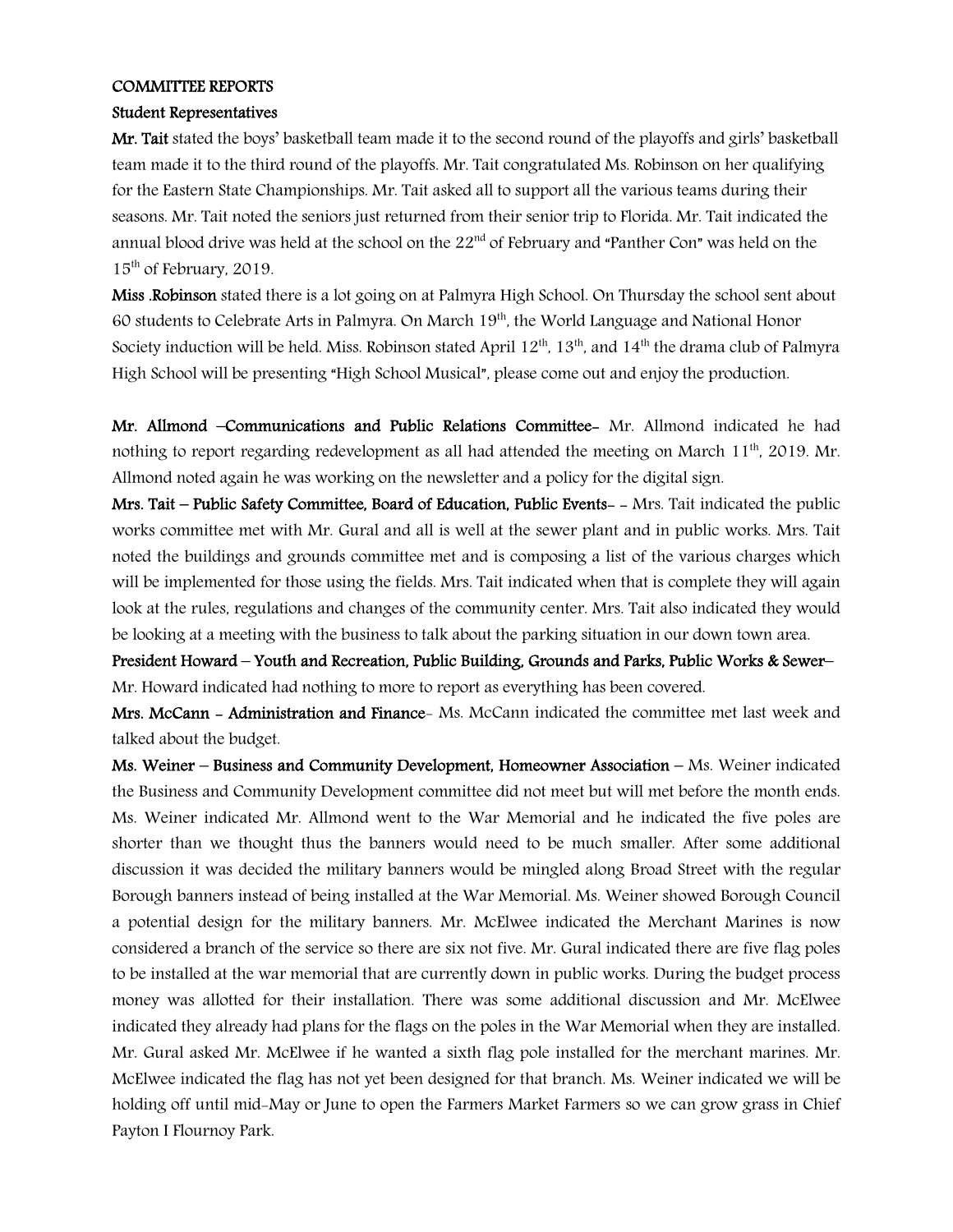# PUBLIC PORTION

Mayor Arnold asked for a motion to open the Public Portion. President Howard made a motion to open the public portion for comments. Mrs. Tait second the motion

All members present voted in favor of the motion

Bruce Adams – 315 Temple Blvd. Mr. Adams stated at previous meetings residents can and complained about various homes, council did a great job at getting them taken care of, and thanked Council for a great job done. Mr. Adams thanked Council for naming the park after Chief Payton I Flournoy, it was well deserved. Mr. Adams indicated there is still speeding on Temple Blvd. and there is no police car present. Mr. Adams indicated it seems to get worst on the weekend. Mr. Adams asked where we are with the on Temple Blvd redesign. Mr. Gural indicated we are still in design phase and finalizing some funding requests.

McElwee – Columbia Ave. - Mr. McElwee indicated the former mayor Jack Casey passed away in February and services were held this past weekend. Mr. McElwee asked about the two homes being built with habitat for humanity. Mayor Arnold indicated she was told they have a buyer for one home and are still looking for a buyer for the other. Mayor Arnold also stated the housing opportunity is now open to the public not just Veterans. Mr. McElwee indicated he has been working with the Boys State and Girls State, Palmyra High School and Cinnaminson High School for 38 years. Mr. McElwee indicated he did not make the budget meeting but notice the line item had been budgeted. Mr. McElwee stated one of Palmyra High School's representatives for this year is Mr. Patrick Tait. Mr. McElwee indicated this is a great program and thanked council for supporting it.

No one from the public wishing to be heard, resident Howard made a motion to close the public portion, Mrs. Tait second the motion.

All members present voted in favor of the motion.

#### MAYOR AND COUNCIL COMMENTS

Mr. Allmond – no comment

Ms. Weiner – no comment

Mrs. McCann – no comment

Mrs. Tait  $-$  Mrs. Tait reminded council that there would be no redevelopment meeting on April  $1<sup>st</sup>$ , 2019 instead we will be hosting Police Lieutenant interviews.

### President Howard – No Comment

Mayor Arnold – Mayor Arnold stated "Be kind to one another and be good neighbors".

Mayor Arnold asked if there was any business for executive session. Mr. Gural indicated no. Mr. Rosenberg indicated no.